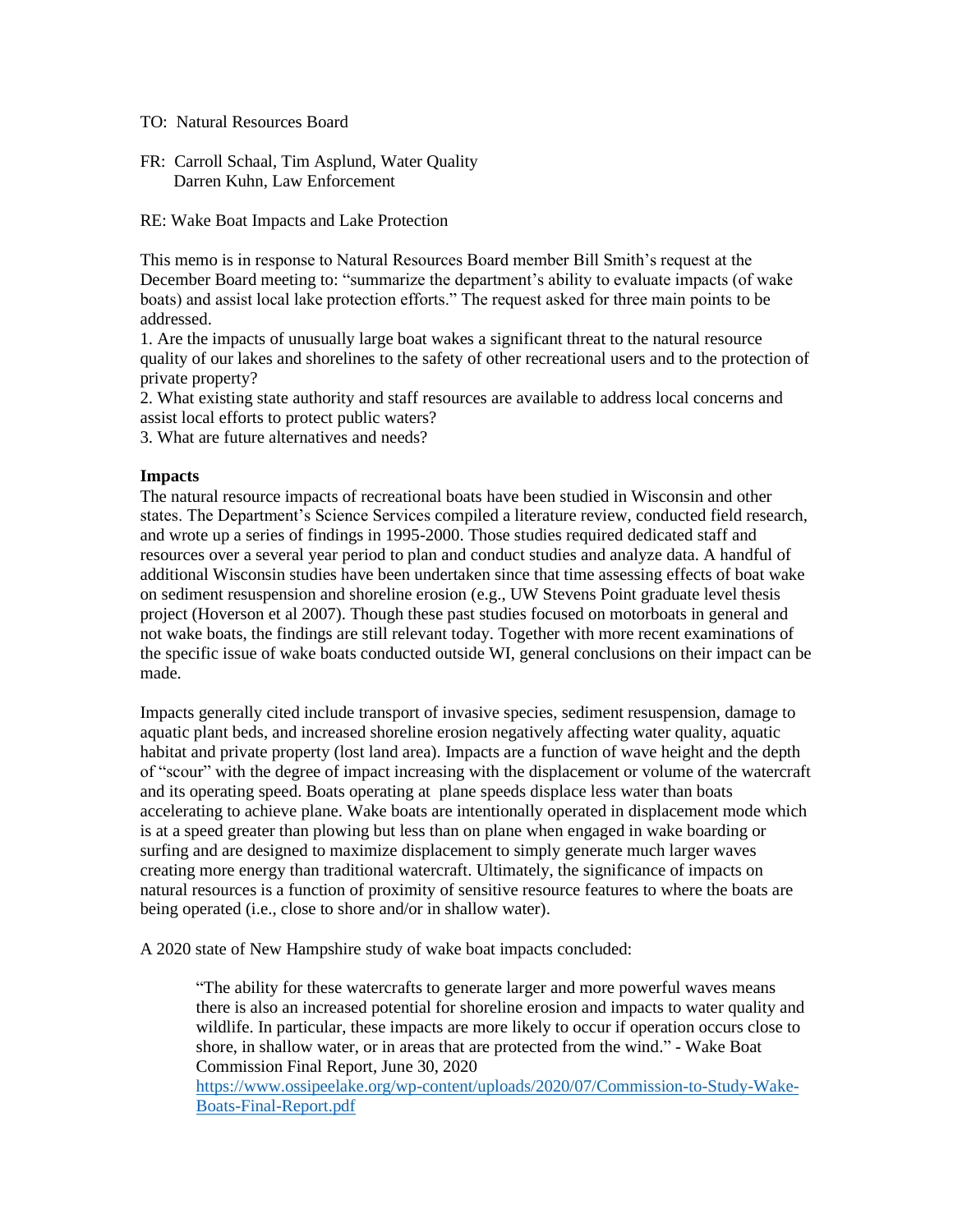The DNR and UWSP studies identified impacts to lake bottom / sediment resuspension from a traditional motorboat accelerating from stationary to plane speed down to depths of 10 ft. Recreational boats at plane or operating speeds have less downward impact and less overall wave height. Because a wake boat maintains the boat in a non-plane condition when engaged in wake boarding or surfing, resuspension of sediments and substrate disturbance are likely when operated in depths of less than 10 feet.

The New Hampshire study also concluded that the impact of shoreline erosion was dependent on the composition of the shoreline and its sensitivity to erosion and the distance from shore with wave height dissipating with greater distances from shore. It looked extensively at wave dynamics and concluded that a wake boat operating 300 feet from shore had the same energy at the shore as a traditional watercraft operating at cruising speeds 200 to 150 feet from shore. Erosional impacts varied dependent upon the composition (rocks, sand, trees, grass) of the shoreline. This is also consistent with other studies in Alaska and Minnesota that documented impacts of boat wakes from largest vessels operating at maximum displacement up to 300 feet from shore. We have also recently become aware of a Minnesota study (Feb. 2022) conducted by the University of Minnesota that found the distance from shore for comparable impacts was greater than 400 feet. We will be following up with the authors to better understand the study design and potential applicability of the findings to Wisconsin waters.

In summary the natural resource impacts vary dependent upon the presence of sensitive natural resources (loon nests, fish spawning sites, aquatic plant beds) and how close the boat operation is to those resources with impact lessening the greater the depth and distance from shore.

Safety for water users is harder to assess. While exposure to repeated excessive wave height can diminish the quality of the experience of recreationist in small boats, canoes and kayaks and swimming, there are no statistics on increased injuries resulting from wake boat activity. In reviewing the past five years of reportable boating accidents there aren't any reportable accidents that list the wake created by a wake board boat as the contributing factor in an accident. With the increase in wake boats on Wisconsin waterways there has not been an increase in the number of reportable boating accidents specific to wake board boats. It is possible that these accidents are going unreported but without the data to back up the claims of increased dangers it is just as possible as wake board boats are perceived to be more dangerous and creating problems. Safety concerns generally correlate with increasing numbers and densities of water users, high speeds and impaired operation. It is also very difficult on more congested waterways to identify one particular boat or type of boat as being responsible for damaging a shoreline or a dock. Are the damages to shorelines a result of the one wake boat in an area or the multiple other motorboats operating in the same area?

# **Authority**

Authority for boating regulation in Wisconsin is found in Wis. Stat. Ch. 30, *Navigable Waters, Harbors and Navigation*. Regulations focus on the operation of watercraft and does not distinguish the type of watercraft regulated other than requiring "personal watercraft" to operate at greater distances from shore than another watercraft. Some related provision of Chap 30 follow:

**Sec. 30.66 Speed restrictions.** …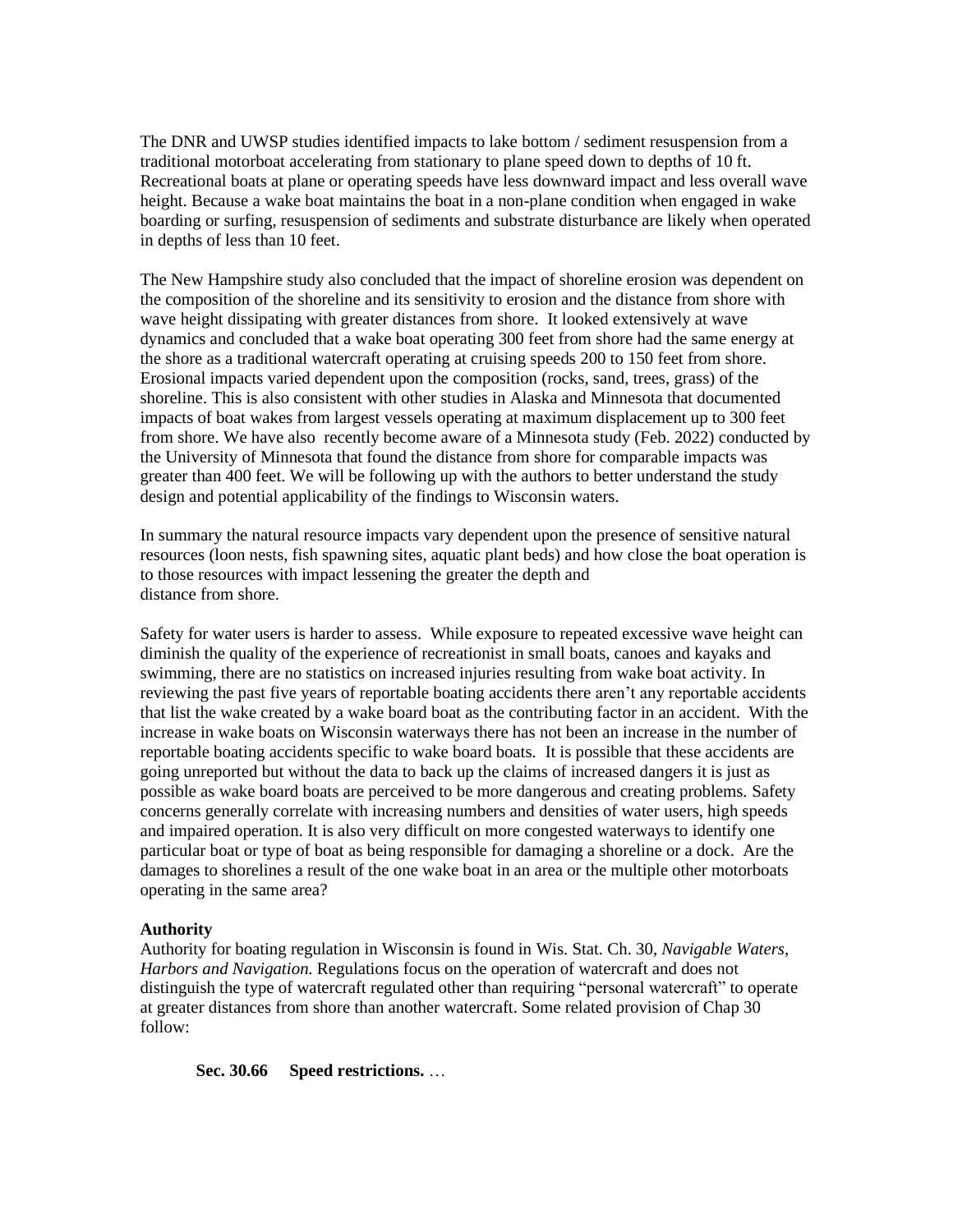**(3)** Prohibited operation. **(a)** No person may operate a motorboat within 100 feet of any dock, raft, pier, or buoyed restricted area on any lake at a speed in excess of *slow-nowake.*

**(ag) 1.** Except as provided in subd[. 2.,](http://docs.legis.wisconsin.gov/document/statutes/30.66(3)(ag)2.) no person may operate a motorboat, other than a personal watercraft, at a speed in excess of *slow-no-wake* within 100 feet of the shoreline of any lake.

**…**

**(ar)** No person may operate a personal watercraft at a speed in excess of *slow-no-wake* within 200 feet of the shoreline of any lake.

**(b)** No person may operate a personal watercraft at a speed in excess of *slow-no-wake* within 100 feet of any other boat.

# **Sec. 30.68 Prohibited operation…**

**(2)** NEGLIGENT OPERATION. No person may operate or use any boat, or manipulate any water skis, aquaplane or similar device upon the waters of this state in a careless, negligent or reckless manner so as to endanger that person's life, property or person or the life, property or person of another…

**(4)** CREATING HAZARDOUS WAKE OR WASH.

**(a)** No person shall operate a motorboat so as to approach or pass another boat in such a manner as to create a hazardous wake or wash.

**Sec. 30.635 Motorboat prohibition.** On lakes 50 acres or less having public access, motorboats may not be operated in excess of slow-no-wake speed…

Wisconsin conservation wardens have the statutory authority to enforce the above-mentioned boating statutes. Wardens often patrol the most utilized bodies of water during the busiest times to ensure public safety on the water. In 2021 wardens issued 62 citations total for the abovementioned violations compared to 207 life jacket citations or 90 operating while intoxicated arrests. The citation data indicates that the wake boats operating in displacement mode specifically aren't occupying a majority of the warden's enforcement efforts.

With each body of water being unique and having its own set of specific issues it has been determined that local ordinances are more effective in dealing with specific local lake issues as compared to state legislation trying to cover every specific issue with one piece of legislation. As such Wisconsin Recreation Wardens work closely with local units of government and lake associations in the drafting of local ordinances.

Municipalities have limited authority to enact local boating ordinances under Wis. Stat. s. 30.77. Such ordinances focus on state boating law enforcement and must conform to state boating law, or relate to the equipment, use, or operation of boats and not be contrary or inconsistent with state boating law. Ordinances may designate time of use for various boating activities such as waterskiing, traffic patterns or designate additional slow no wake areas for safety or environmental protection but may not "exclude any boat from the free use of the waters of this state".

Some of the most successful local ordinances enacted to deal with local wake boat activity increase the distance from shore to operate at speeds greater than slow-no-wake speed. These types of ordinances apply to all motorboats and not just to the wake boats. Since the research shows that wake boat activity is similar to any other motorboat activity at a distance of 200 feet from shore, local units of government are encouraged to enact such ordinances. Most recently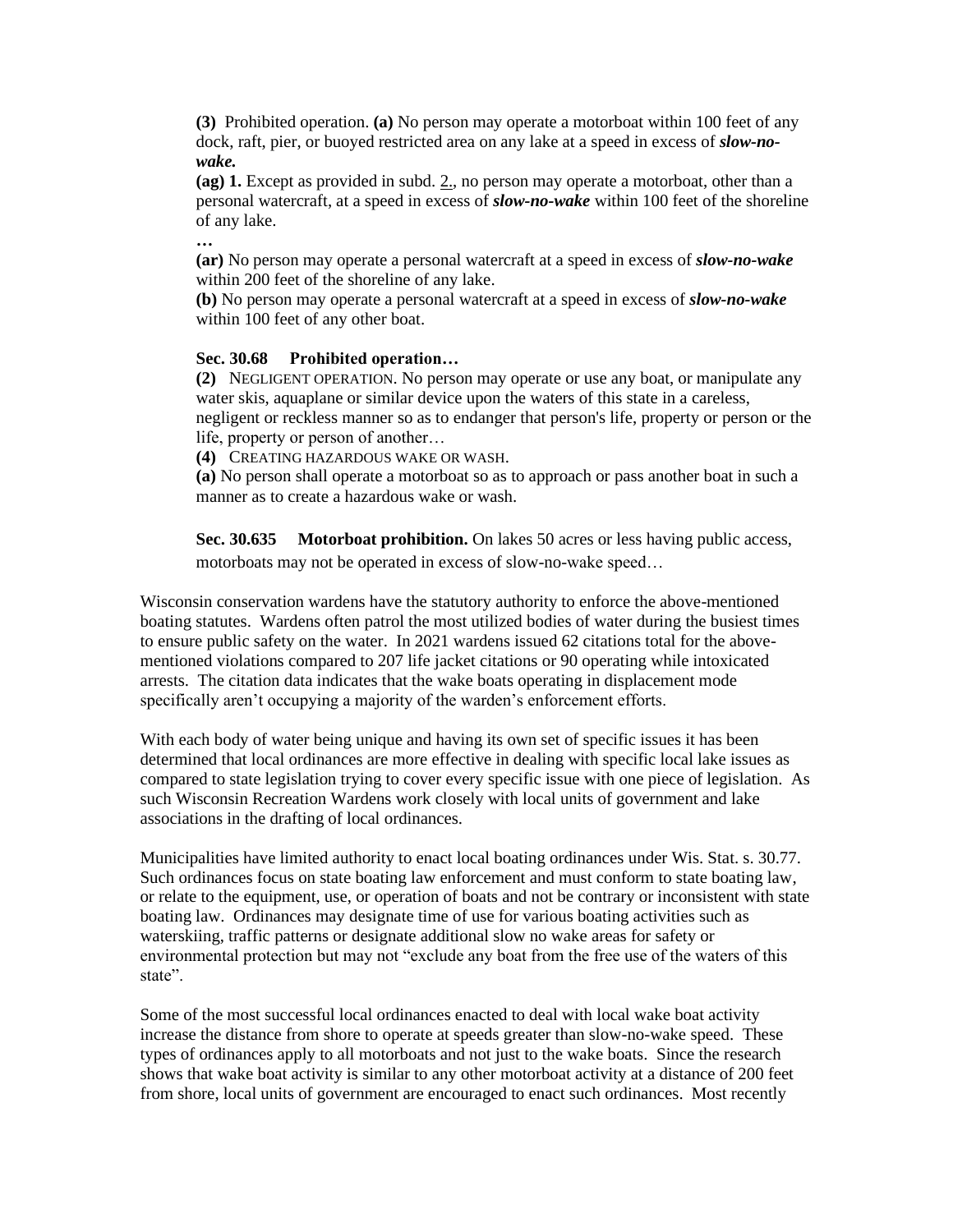there have been an increase in local ordinances prohibiting operating at extended distances in displacement mode a certain distance from shore. These two examples regulate certain activities rather than a particular type of boat. Local units of government are dissuaded from enacting ordinances prohibiting the creation of certain height of wakes because trying to measure wake height on the water is nearly impossible making the ordinance unenforceable. These local ordinances are then enforced at the local level since conservation wardens do not have the capacity to enforce local ordinances.

# **Local Assistance and Staff Resources**

Boating Safety programs. Watch the Wake outreach Navigation Aids assistance Local Boat Patrols & DNR enforcement

Printed materials and limited staff assistance are available to local municipalities who desire to create a local ordinance. The development of ordinances to protect water resources are eligible activities under NR 193 Surface Water Grants as are the development of plans and studies that may aid in their development.

During the traditional boating season, the department receives calls from local units of governments, lake associations and citizens with questions regarding wake boats, ordinance creation and regulations related to these enhanced wakes daily. This situation is not unique to Wisconsin and is present in many of the states in the country. The people who call are provided with the information they request, access to the scientific studies that have been conducted and the steps in legally creating local ordinances. In addition to this information, the department also suggests implementing proactive campaigns such as the Own your Wake campaign where signs are available free of charge to post at the local boat landings. These signs encourage boaters to be aware of their activities on the water and encourages responsible boat operation.

The department has no plans for conducting additional research in this area and currently lacks the capacity to mount a thorough study involving field research. However, technical staff at central office keep abreast of ongoing research and can assist with information and technical advice to local lake organizations or to district staff working with communities on planning and protection activities related to documenting and addressing boating-related impacts to water quality and habitat.

# **Future alternatives and needs**

- Increase resources for education, technical assistance, and enforcement of current rules in a budget initiative.
- Legislature could amend state law to include wake boats in provisions already in place for personal watercraft or recreational boats in general
- Lake groups could apply for grants to help identify sensitive resources and "safe zones" for recreational boating and associated activities to help inform voluntary measures as well as potential local ordinances
- Funding directed toward UW System campuses through Freshwater Collaborative could be prioritized to support additional research to test efficacy of various management approaches

# **Citations**